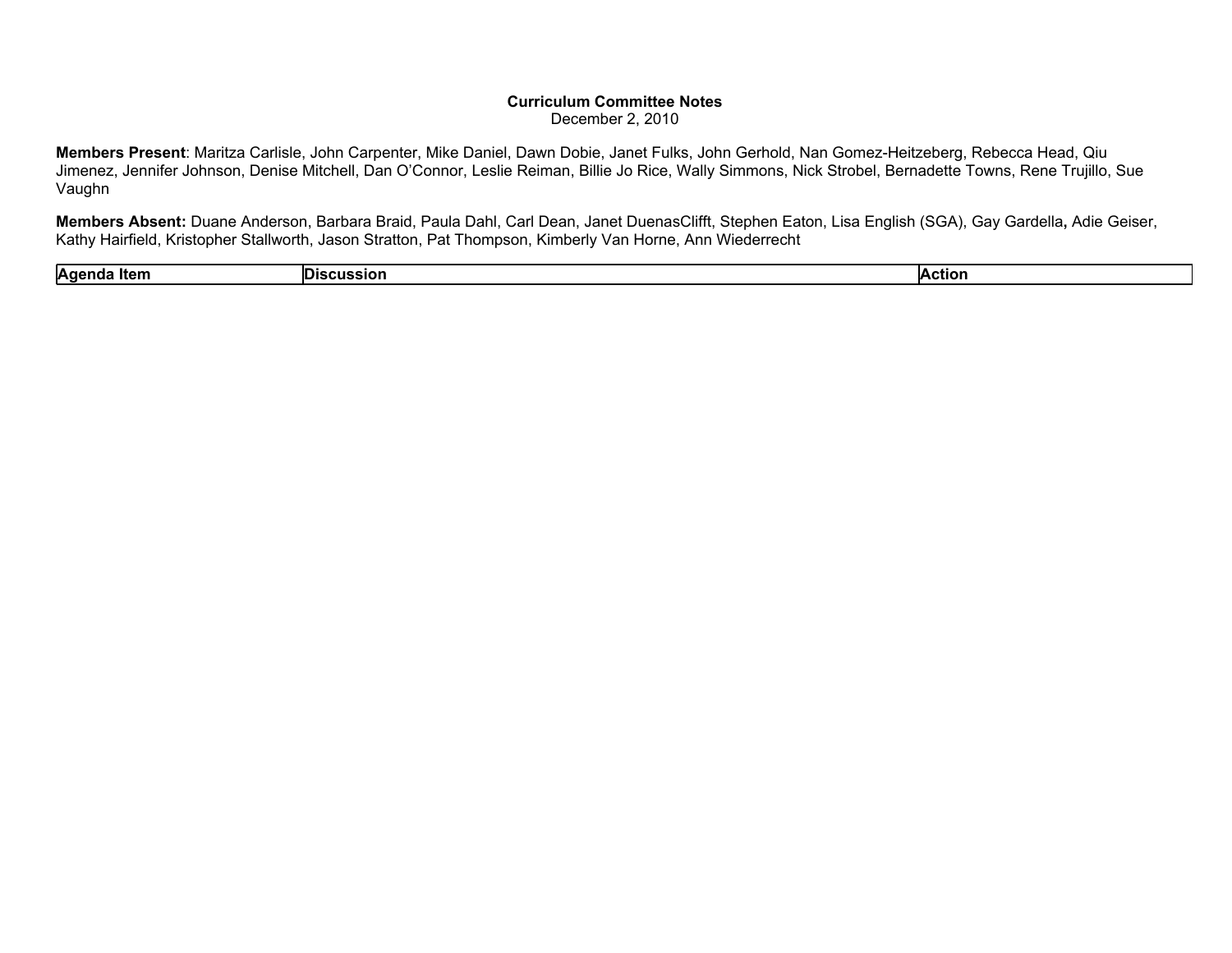| <b>CONSENT AGENDA</b> | The following curriculum was presented for a second review and read. All courses |                                                                            |
|-----------------------|----------------------------------------------------------------------------------|----------------------------------------------------------------------------|
|                       | requiring distance education review have been approved by the Extended Learning  | John Gerhold moved, and Dawn Dobie                                         |
|                       | Committee. SLO concerns and questions have been vetted through the SLO Review    | seconded, to approve the consent                                           |
|                       | process, and Bernadette Towns followed up with faculty originators.              | curriculum pending any necessary                                           |
|                       |                                                                                  | follow-up and CurricUNET corrections.                                      |
|                       | 1. AGRI B1 Agriculture, Environment and Society                                  | Maritza Carlisle will follow up with Tom                                   |
|                       | ASL B1 American Sign Language 1<br>2.                                            | Moran about discrepancies within the                                       |
|                       | ASL B2 American Sign Language 2                                                  | ASL minimum qualifications.                                                |
|                       | 4. ASL B3 American Sign Language 3                                               |                                                                            |
|                       | ASL B4 American Sign Language<br>5.                                              | Janet will go through all comments                                         |
|                       | ASL B7 ASL Literature and Performance<br>6.                                      | and feedback over the holidays to see                                      |
|                       | ASTR B1 Physics of the Cosmos                                                    | if they have been addressed and fixed                                      |
|                       | ASTR B2 Life in the Universe<br>8.                                               | in CurricUNET and then move these                                          |
|                       | 9. BIOL B3A General Biology II                                                   | courses forward to Greg Chamberlain.                                       |
|                       | 10. BIOL B7 Environmental Biology                                                | She and Janna will double check all                                        |
|                       | 11. BIOL B11 Concepts of Biology                                                 | the comments, and Janet will send a                                        |
|                       | 12. BIOL B16 General Microbiology                                                | record to the full committee.                                              |
|                       | 13. BIOL B18 Essentials/Hum Anat, Physiology                                     |                                                                            |
|                       | 14. BIOL B20 Human Biology                                                       | Wally Simmons will send Janet the<br>final GE decisions for these courses. |
|                       | 15. BIOL B21 Special Projects in Biology                                         |                                                                            |
|                       | 16. BIOL B32 Human Anatomy and Physiology I                                      |                                                                            |
|                       | 17. BIOL B33 Human Anatomy and Physiology II                                     |                                                                            |
|                       | 18. BIOL B34 Pathophysiology                                                     |                                                                            |
|                       | 19. CHEM B11 Introduction to General, Organic, and Biochemistry                  |                                                                            |
|                       | 20. ELET B58 Advanced Programmable Logic Controllers                             |                                                                            |
|                       | 21. ENGR B17L Electric Circuit Laboratory                                        |                                                                            |
|                       | 22. HIST B1 World History to 1500                                                |                                                                            |
|                       | 23. HIST 15 Middle East Civilization                                             |                                                                            |
|                       | 24. HIST 25 Introduction to Women in American History                            |                                                                            |
|                       | 25. HMSV B5 Human Services Internship                                            |                                                                            |
|                       | 26. HMSV B40 Introduction to Human Services                                      |                                                                            |
|                       | 27. JAPN B1 Elementary Japanese                                                  |                                                                            |
|                       | 28. JAPN B2 Elementary Japanese                                                  |                                                                            |
|                       | 29. POLS B1 American Government: National, State and Local                       |                                                                            |
|                       | 30. POLS B12 Contemporary Issues in California State and Local Govt.             |                                                                            |
|                       | 31. PSYC B1A General Psychology                                                  |                                                                            |
|                       | 32. PHYS B4A Mechanics and Wave Motion                                           |                                                                            |
|                       | 33. PSYC B45 Behavior Modification                                               |                                                                            |
|                       | 34. RADT B2B Radiographic Anatomy and Positioning 2                              |                                                                            |
|                       | 35. RADT B3A Radiographic Principles 1                                           |                                                                            |